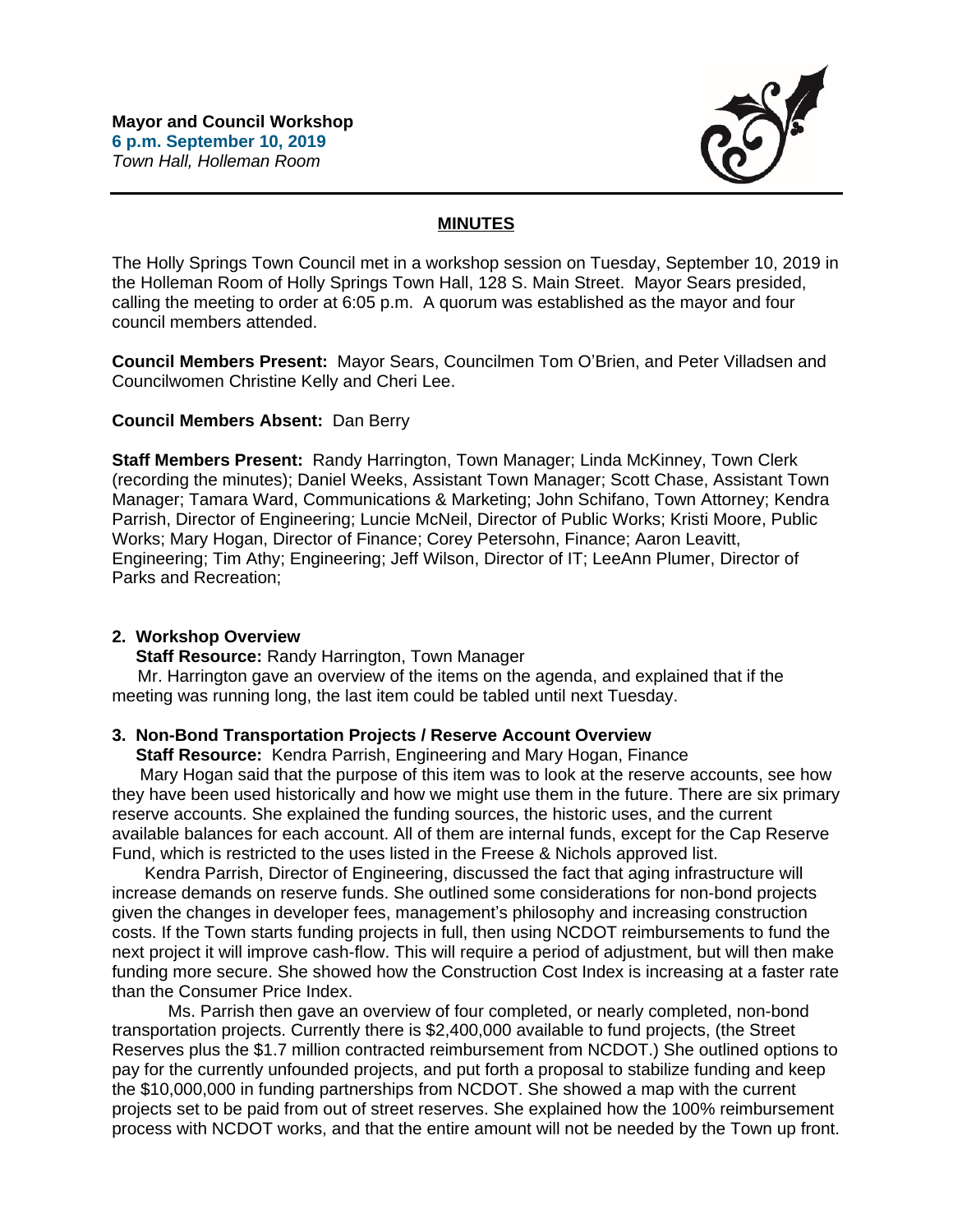Each piece will be reimbursed by NCDOT as it is spent, with about a one to two month lag for processing. This will enable the Town to pay the next portion of the project that will be reimbursed in turn.

In conclusion, she outlined some possible next steps for Town Council to consider moving forward.

Council members discussed getting clear information out to residents about what projects are actually going to happen versus plans that are being discussed, but are not yet fully funded. They also discussed getting more funding from NCDOT.

#### **4. Citizen of the Year & Happy Holly Days Parade**

 **Staff Resource:** Linda McKinney, Town Clerk; and Tamara Ward, Communications & Marketing

Linda McKinney, Town Clerk outlined the history of the Holly Springs Citizen of the Year award from its inception in 1996 to the present. She outlined the process that was used last year to solicit nominations and present the award. Next she outlined the costs to the Town of providing "logistical and minimal funding" support to the award, and presented options for Council to consider moving forward. Council discussed having a broader committee choose the winner. They asked for something to be brought to them for action at the next business meeting.

Tamara Ward, Communications and Marketing, gave a brief history of the Happy Holly Days parade and the number of residents and groups that participate in an average year. She spoke about the partnership with the Kiwanis Club in putting on this major event. Next she outlined the costs to the Town associated with the parade. Finally she presented options for the Council to consider for the parade in future years.

The 2019 parade is going to go forward as in the past, but with more organization through volunteer meetings before the parade, and red vests to identify volunteers. Council recommended that for future years staff explore other nonprofit groups for partnerships, perhaps in combination with current partners.

#### **5. Yard Waste and Leaf Collection Operations**

 **Staff Resource:** Luncie McNeil, Public Works and Scott Chase, Administration

Scott Chase, Assistant Town Manager, said the purpose of this presentation was to provide an overview on the leaf collection program and solicit input on potential operational adjustments. He outlined the resources available to implement the program and the operational challenges due to comingled yard waste, improper placement of yard waste, equipment failure, professional landscapers/lawn care companies not removing their materials; and intrusion of yard waste into the roadway. He discussed neighboring municipalities' programs and gave an outline of the costs of the Town's program, the fees paid by households, and the funding gap between the two.

Luncie McNeil, Director of Public Works explained the personnel and equipment the Town has available for yard waste and leaf collection, and how those resources are used during the leaf season. He also discussed what services neighboring municipalities offer, and how their programs differ from Holly Springs' program.

Council suggested some communication ideas to get information out to residents about what is acceptable, how to place yard waste at the curb, and the importance of not mixing different types of yard waste.

Mr. Chase gave some recommendations for short-term adjustments to improve the program, including modifying the schedule to bi-weekly during leaf season and communicating changes and property owners' responsibilities prior to leaf season. He discussed the challenges of enforcement. Finally, he offered some potential future operational adjustments for long-term solutions, including requiring bagging, increasing fees, and changing enforcement against violators. Council talked about who enforces these ordinances, and whether this is a civil or